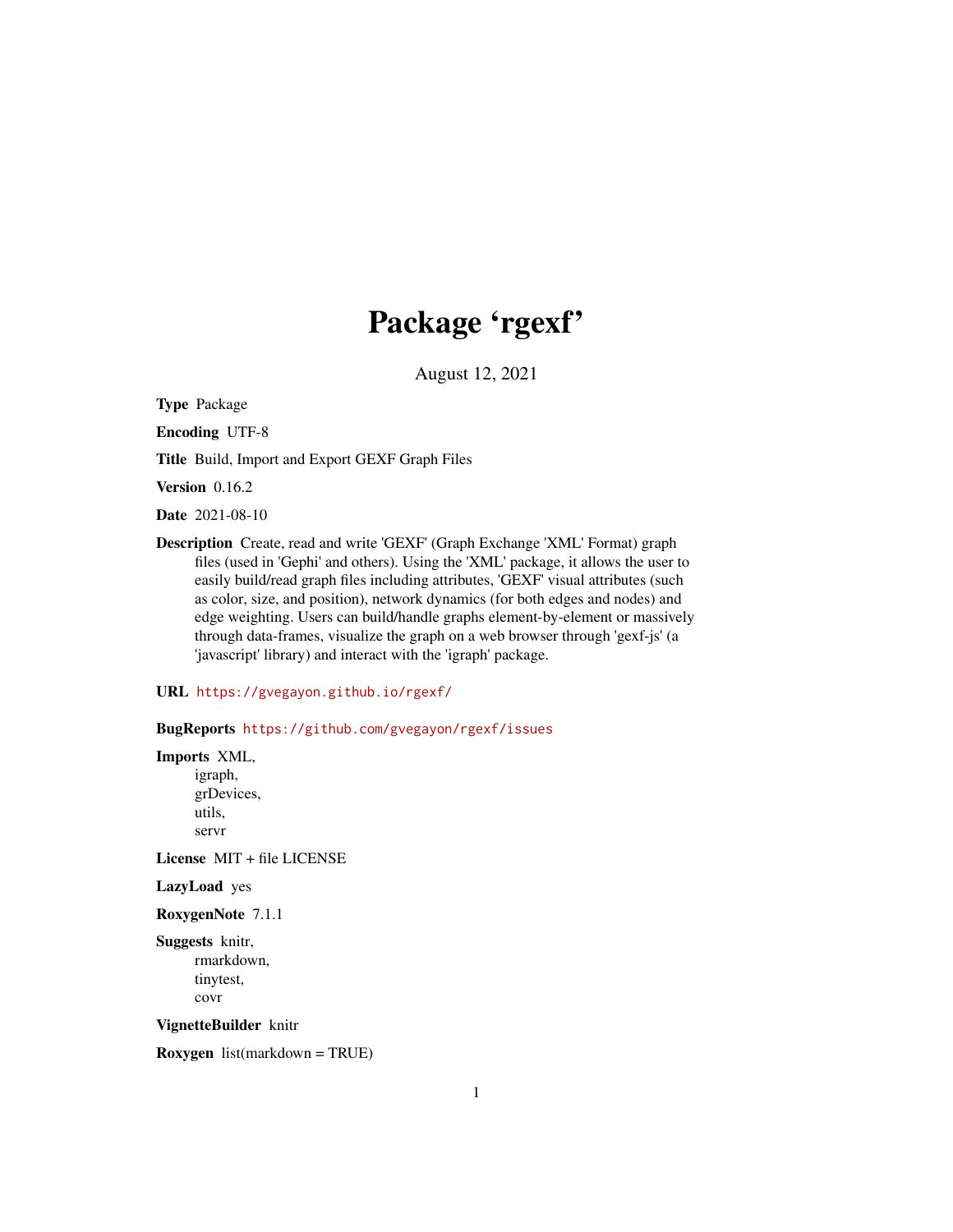## <span id="page-1-0"></span>R topics documented:

|  | 3   |
|--|-----|
|  | 6   |
|  | 7   |
|  | - 8 |
|  | 9   |
|  | - 9 |
|  |     |
|  |     |
|  |     |
|  |     |
|  |     |
|  |     |
|  |     |
|  |     |
|  |     |

### **Index** [22](#page-21-0)

rgexf-package *Build, Import and Export GEXF Graph Files*

### Description

Create, read and write GEXF (Graph Exchange XML Format) graph files (used in Gephi and others).

### Details

Using the XML package, it allows the user to easily build/read graph files including attributes, GEXF viz attributes (such as color, size, and position), network dynamics (for both edges and nodes) and edge weighting.

Users can build/handle graphs element-by-element or massively through data-frames, visualize the graph on a web browser through "gexf-js" (a javascript library) and interact with the igraph package.

Finally, the functions igraph.to.gexf and gexf.to.igraph convert objects from igraph to gexf and viceversa keeping attributes and colors.

Please visit the project home for more information: <https://github.com/gvegayon/rgexf>.

### Note

See the GEXF primer for details on the GEXF graph format: [https://gephi.org/gexf/1.2draft/](https://gephi.org/gexf/1.2draft/gexf-12draft-primer.pdf) [gexf-12draft-primer.pdf](https://gephi.org/gexf/1.2draft/gexf-12draft-primer.pdf)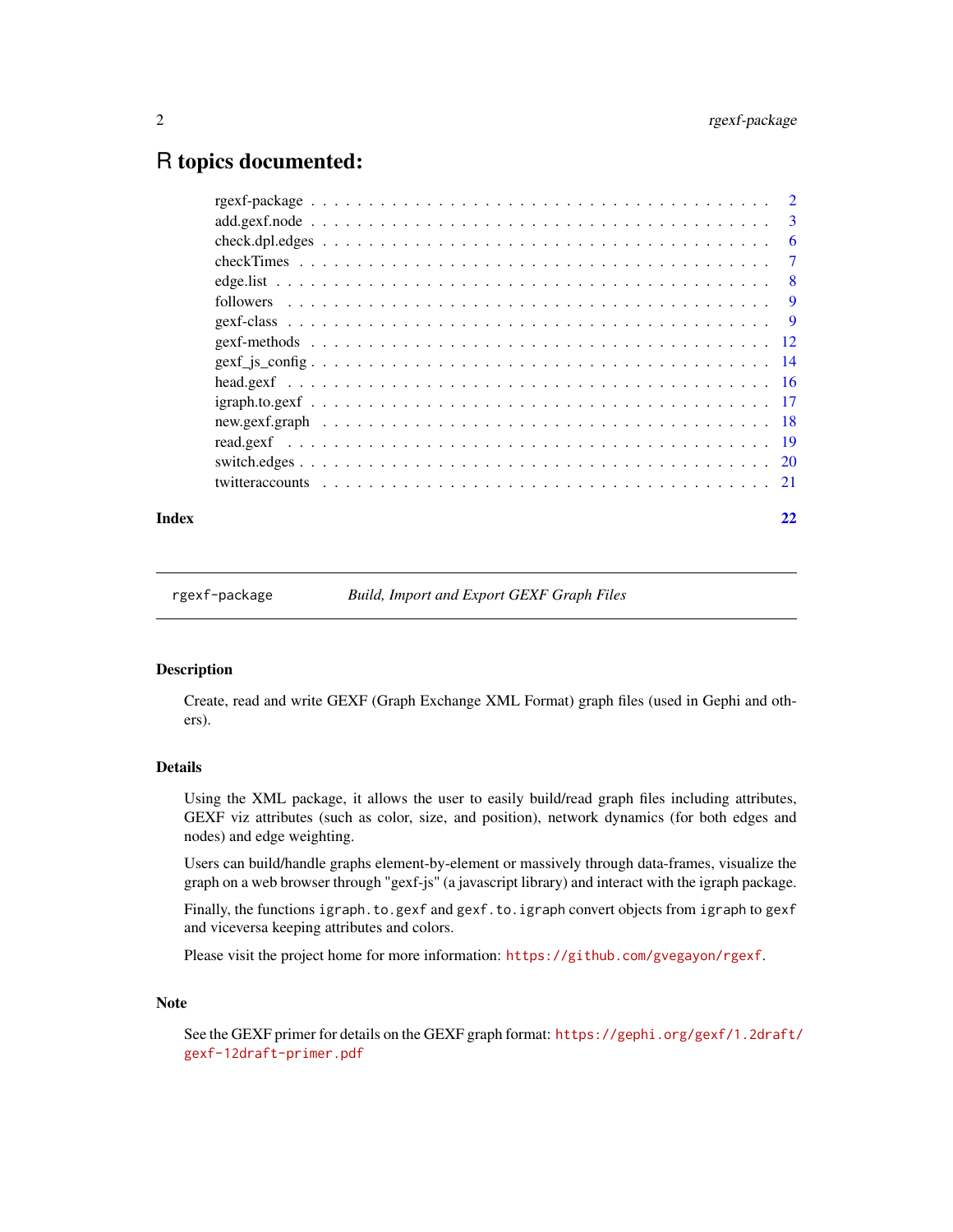### <span id="page-2-0"></span>add.gexf.node 3

### References

- rgexf project site: <https://github.com/gvegayon/rgexf>
- Gephi project site: <https://gephi.org/>
- GEXF project site: <https://gephi.org/gexf/format//>
- gexf-js project website: <https://github.com/raphv/gexf-js>
- Sigmasj project site: <http://sigmajs.org/>

### Examples

```
if (interactive()) {
    demo(gexf) # Example of gexf command using fictional data.
    demo(gexfattributes) # Working with attributes.
   demo(gexfbasic) # Basic net.
    demo(gexfdynamic) # Dynamic net.
    demo(edge.list) # Working with edges lists.
    demo(gexffull) # All the package.
    demo(gexftwitter) # Example with real data of chilean twitter accounts.
    demo(gexfdynamicandatt) # Dynamic net with static attributes.
    demo(gexfbuildfromscratch) # Example building a net from scratch.
   demo(gexfigraph) # Two-way gexf-igraph conversion
    demo(gexfrandom) # A nice routine creating a good looking graph
}
```
add.gexf.node *Adding and removing nodes/edges from* gexf *objects*

### <span id="page-2-1"></span>**Description**

Manipulates gexf objects adding and removing nodes and edges from both, its dataframe representation and its XML representation.

```
add.gexf.node(
 graph,
  id = NA,
 label = NA,
 start = NULL,
 end = NULL,vizAtt = list(color = NULL, position = NULL, size = NULL, shape = NULL, image = NULL,atts = NULL)
add.gexf.edge(
  graph,
```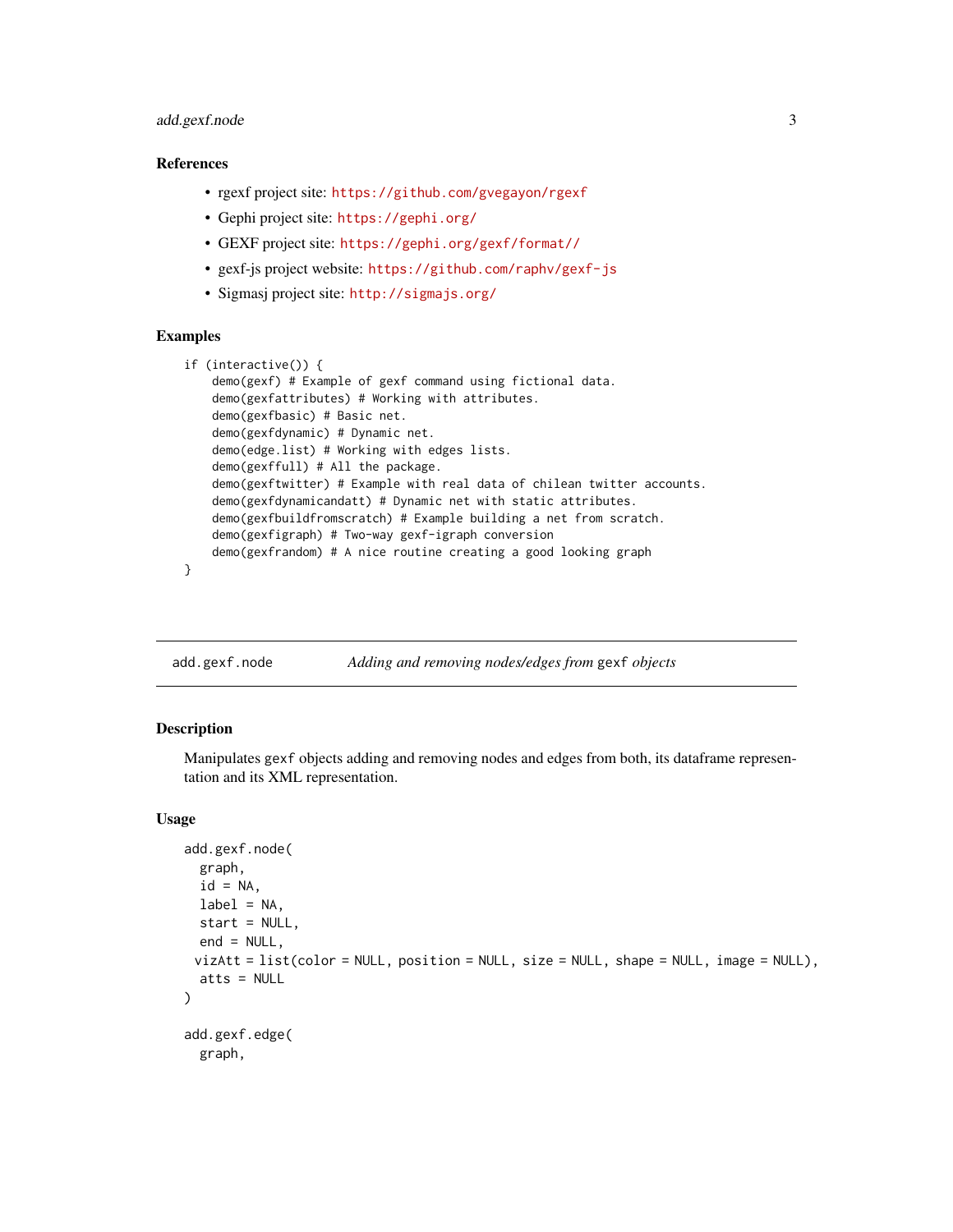```
source,
 target,
 id = NULL,type = NULL,
 label = NULL,start = NULL,
 end = NULL,weight = 1,
 vizAtt = list(color = NULL, thickness = NULL, shape = NULL),
 atts = NULL,
 digits = getOption("digits")
\mathcal{L}rm.gexf.node(graph, id = NULL, number = NULL, rm.edges = TRUE)
rm.gexf.edge(graph, id = NULL, number = NULL)
add.node.spell(
 graph,
 id = NULL,number = NULL,
 start = NULL,end = NULL,digits = getOption("digits")
)
add.edge.spell(
 graph,
 id = NULL,number = NULL,start = NULL,
 end = NULL,
 digits = getOption("digits")
\lambda
```
### Arguments

| graph  | A gexf-class object.                                   |
|--------|--------------------------------------------------------|
| id     | A node/edge id (normally numeric value).               |
| label  | A node/edge label.                                     |
| start  | Starting time period                                   |
| end    | Ending time period                                     |
| vizAtt | A list of node/edge viz attributes (see write.gexf()). |
| atts   | List of attributes, currently ignored.                 |
| source | Source node's id.                                      |
| target | Target node's id.                                      |

<span id="page-3-0"></span>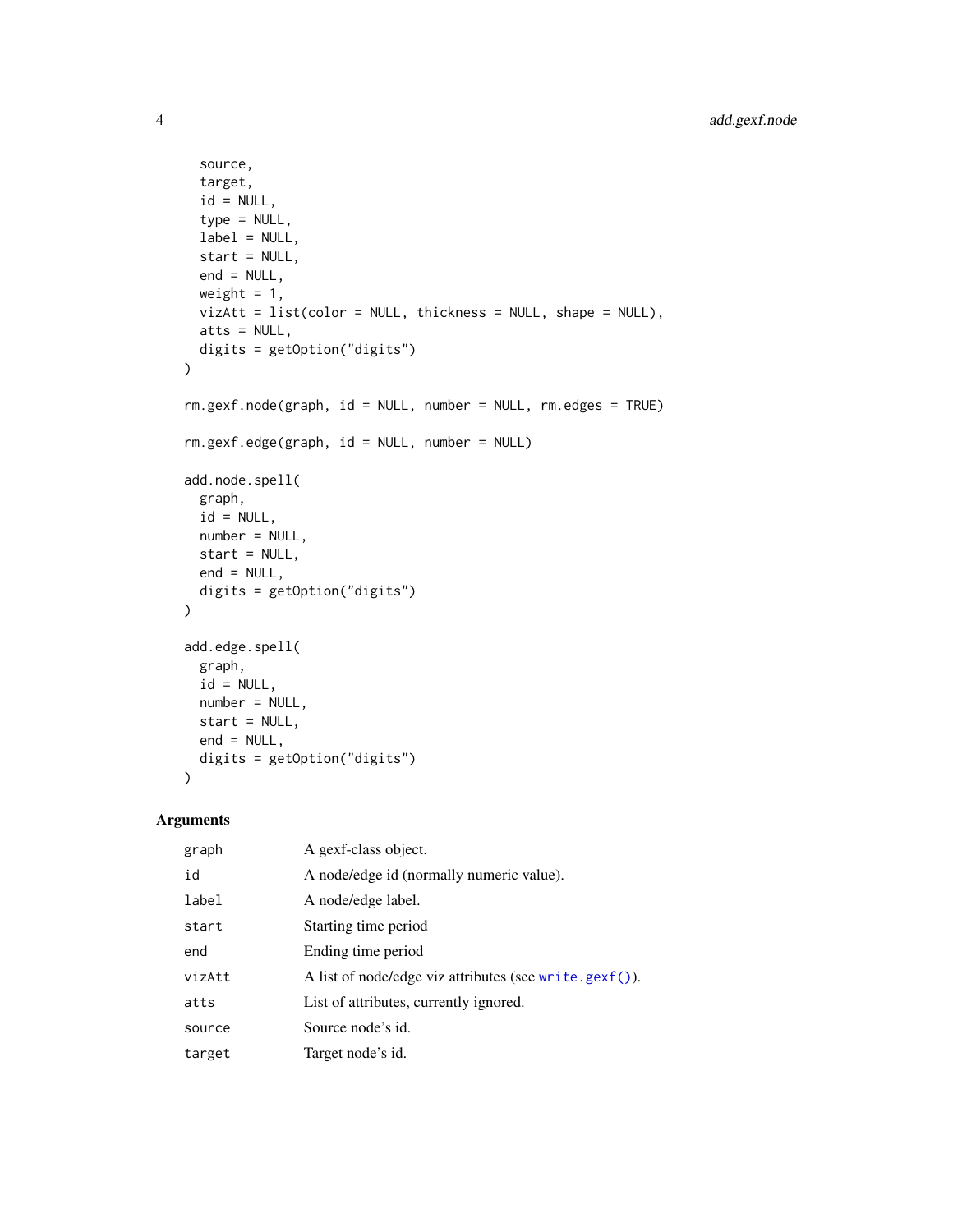### <span id="page-4-0"></span>add.gexf.node 5

| type     | Type of connection (edge).                                                      |
|----------|---------------------------------------------------------------------------------|
| weight   | Edge weight.                                                                    |
| digits   | Integer. Number of decimals to keep for nodes/edges sizes. See print. default() |
| number   | Index number(s) of a single or a group of nodes or edges.                       |
| rm.edges | Whether to remove or not existing edges.                                        |

### Details

new.gexf.graph Creates a new gexf empty object (0 nodes 0 edges).

add.gexf.node and add.gexf.edge allow adding nodes and edges to a gexf object (graph) one at a time. rm.gexf.node and rm.gexf.edges remove nodes and edges respectively.

In the case of rm.gexf.node, by default every edge linked to the node that is been removed will also be removed (rm.edges = TRUE).

### Value

```
A gexf object (see write.gexf()).
```
### Spells

While the start and end attributes can be included in nodes and edges, spells provide a way to represent presence and absence of elements throughout time.

We can use spells to indicate windows during which the element is present or not. For example, a node that shows up from time 1 to time two and re-appears after time four can have two spells:

```
<spell start="1.0" end="2.0">
<spell start="4.0">
```
In the case of the functions add.edge.spell and add.node.spell, edges and nodes to which you want to add spells should already exist.

#### Author(s)

George Vega Yon Jorge Fabrega Lacoa

### References

The GEXF project website: https://gephi.org/gexf/format/

### Examples

```
if (interactive()) {
 demo(gexfbuildfromscratch)
}
# Creating spells ------------------------------------------------------
g <- new.gexf.graph()
```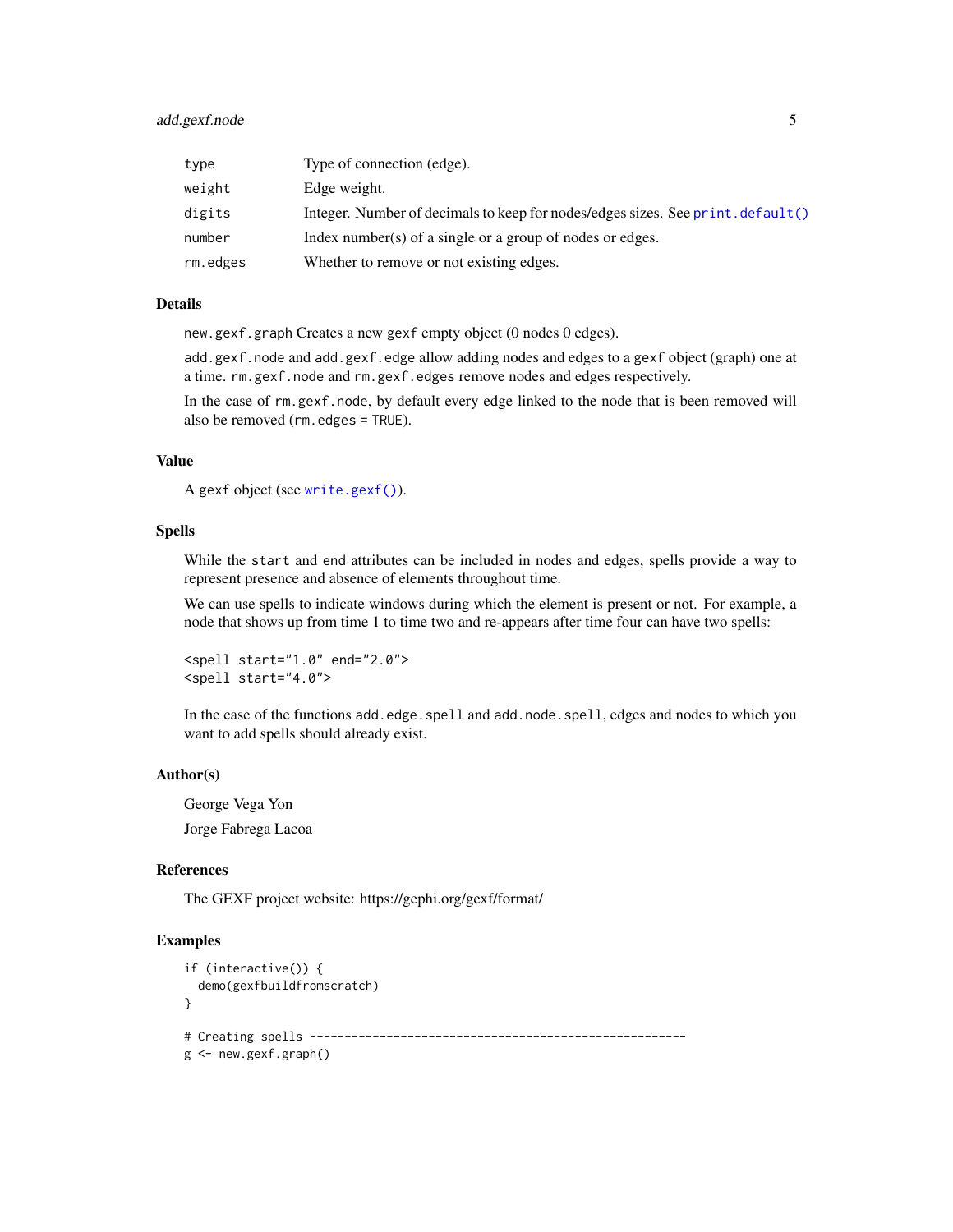```
# Adding a few nodes + edges
g \leftarrow add.gexf.node(g, id = 0, label = "A")g \le - add.gexf.node(g, id = 1, label = "B")
g \le - add.gexf.node(g, id = 2, label = "C")
g \le - add.gexf.edge(g, source = 0, target = 1)
g \le - add.gexf.edge(g, source = 0, target = 2)
# Now we add spells:
# - Node 0: 1.0 -> 2.0, 3.0 -> Inf
# - edge 1: 1.0 -> 2.0, 3.5 -> Inf
g \leftarrow add.node.split(g, 0, start = 1, end = 2)g \leftarrow add.node.split(g, 0, start = 3)g \leftarrow add-edge.split(g, 1, start = 1, end = 2)g \leftarrow add-edge.split(g, 1, start = 3.5)g
```
<span id="page-5-1"></span>check.dpl.edges *Check (and count) duplicated edges*

### **Description**

Looks for duplicated edges and reports the number of instances of them.

### Usage

```
check.dpl.edges(edges, undirected = FALSE, order.edgelist = TRUE)
```
### Arguments

| edges      | A matrix or data frame structured as a list of edges        |
|------------|-------------------------------------------------------------|
| undirected | Declares if the net is directed or not (does de difference) |
|            | order.edgelist Whether to sort the resulting matrix or not  |

### Details

check.dpl.edges looks for duplicated edges reporting duplicates and counting how many times each edge is duplicated.

For every group of duplicated edges only one will be accounted to report number of instances (which will be recognized with a value higher than 2 in the reps column), the other ones will be assigned an NA at the reps value.

### Value

A three column data.frame with colnames "source", "target" "reps".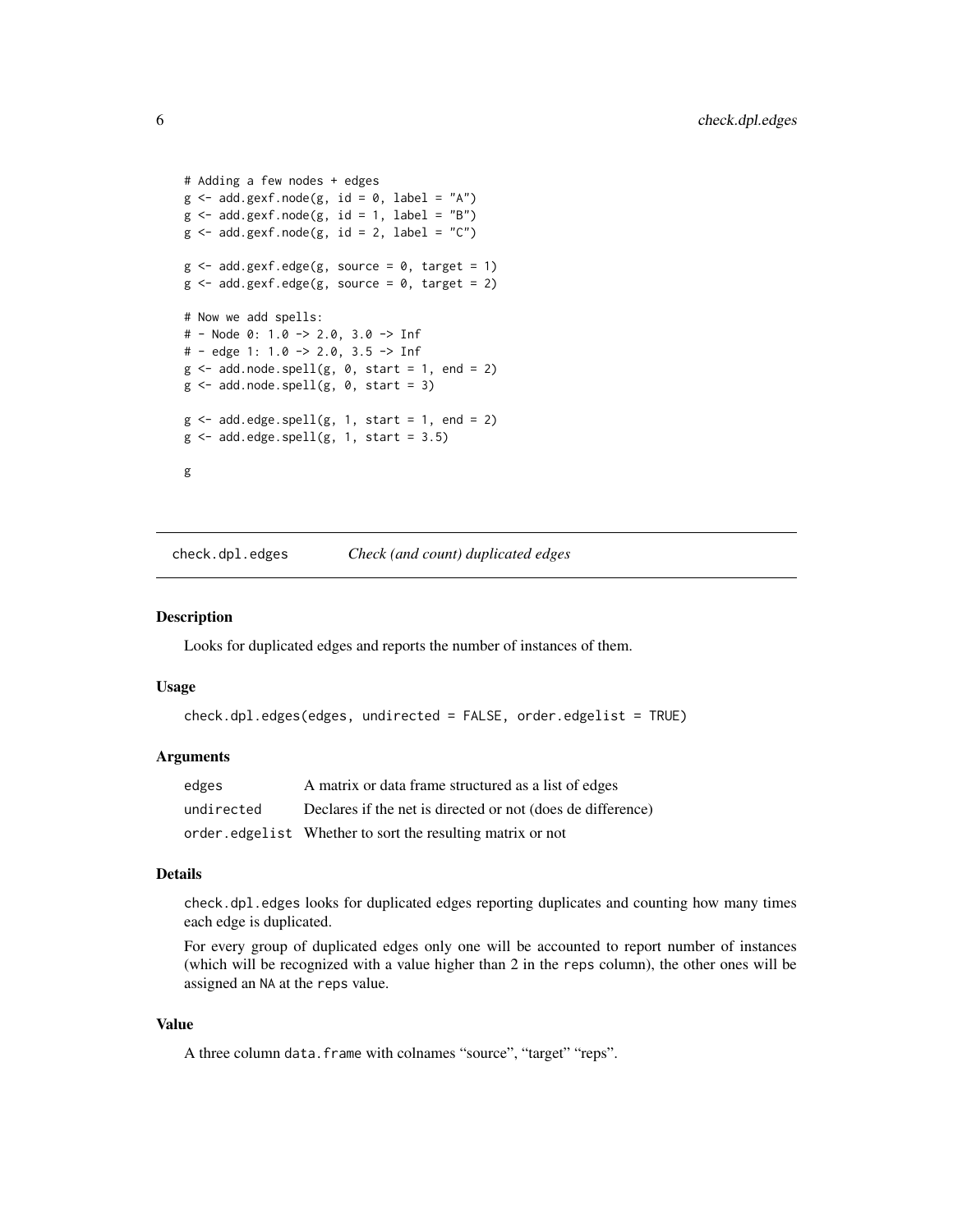### <span id="page-6-0"></span>checkTimes 7

### Author(s)

George Vega Yon

### See Also

Other manipulation: [switch.edges\(](#page-19-1))

### Examples

```
# An edgelist with duplicated dyads
relations <- cbind(c(1,1,3,3,4,2,5,6), c(2,3,1,1,2,4,1,1))
```

```
# Checking duplicated edges (undirected graph)
check.dpl.edges(edges=relations, undirected=TRUE)
```
### checkTimes *Checks for correct time format*

### Description

Checks time

### Usage

checkTimes(x, format = "date")

### Arguments

|        | A string or vector char                    |
|--------|--------------------------------------------|
| format | String, can be "date", "dateTime", "float" |

### Value

Logical.

### Author(s)

George Vega Yon Jorge Fabrega Lacoa

### Examples

```
test <- c("2012-01-17T03:46:41", "2012-01-17T03:46:410")
checkTimes(test, format="dateTime")
checkTimes("2012-02-01T00:00:00", "dateTime")
```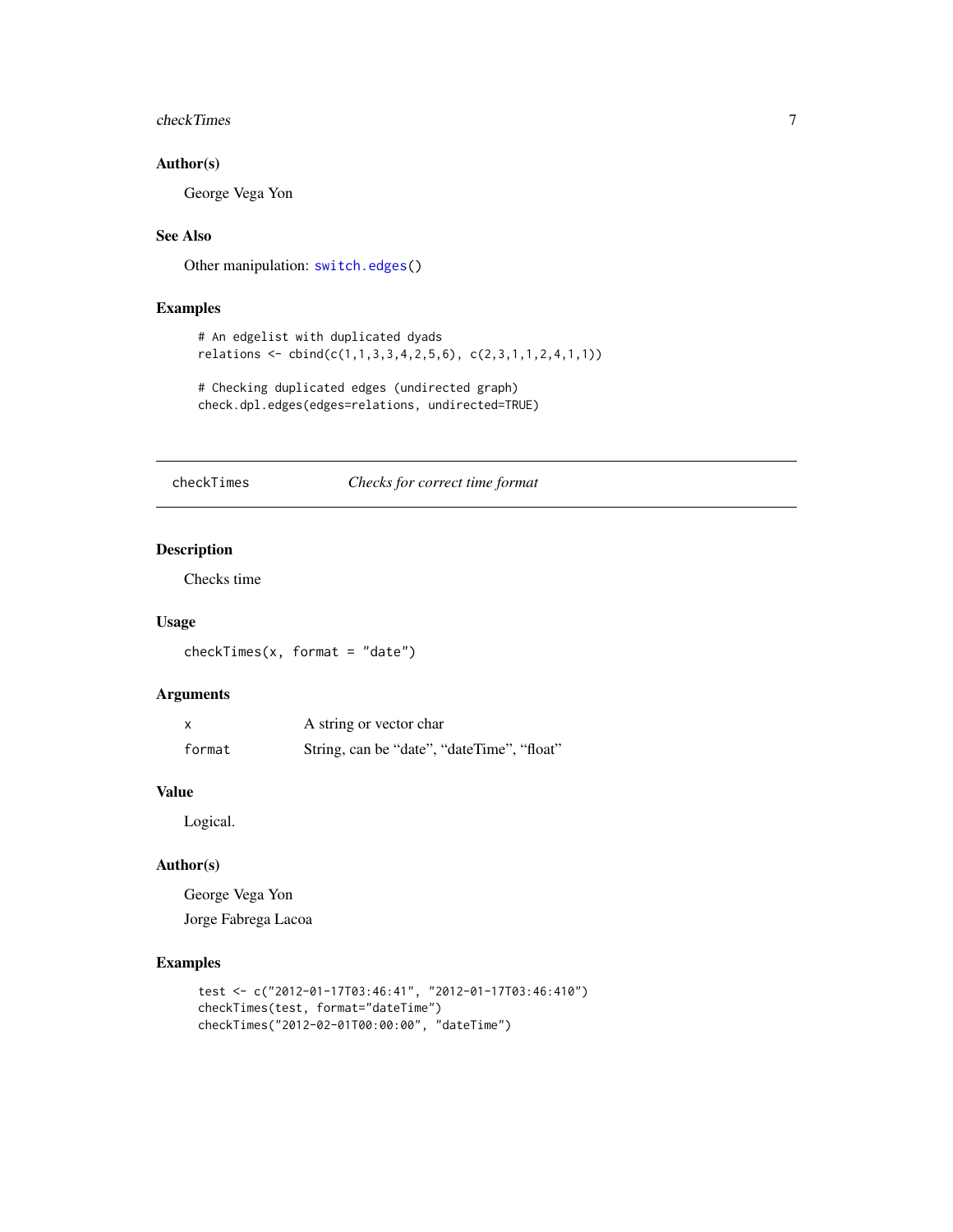<span id="page-7-0"></span>

### Description

Generates two data frames (nodes and edges) from a list of edges

### Usage

edge.list(x)

### Arguments

x A matrix or data frame structured as a list of edges

### Details

edge.list transforms the input into a two-elements list containing a dataframe of nodes (with columns "id" and "label") and a dataframe of edges. The last one is numeric (with columns "source" and "target") and based on auto-generated nodes' ids.

### Value

A list containing two data frames.

### Author(s)

George Vega Yon

Jorge Fabrega Lacoa

### Examples

```
edgelist <- matrix(
 c("matthew","john",
    "max","stephen",
    "matthew","stephen"),
  byrow=TRUE, ncol=2)
```
edge.list(edgelist)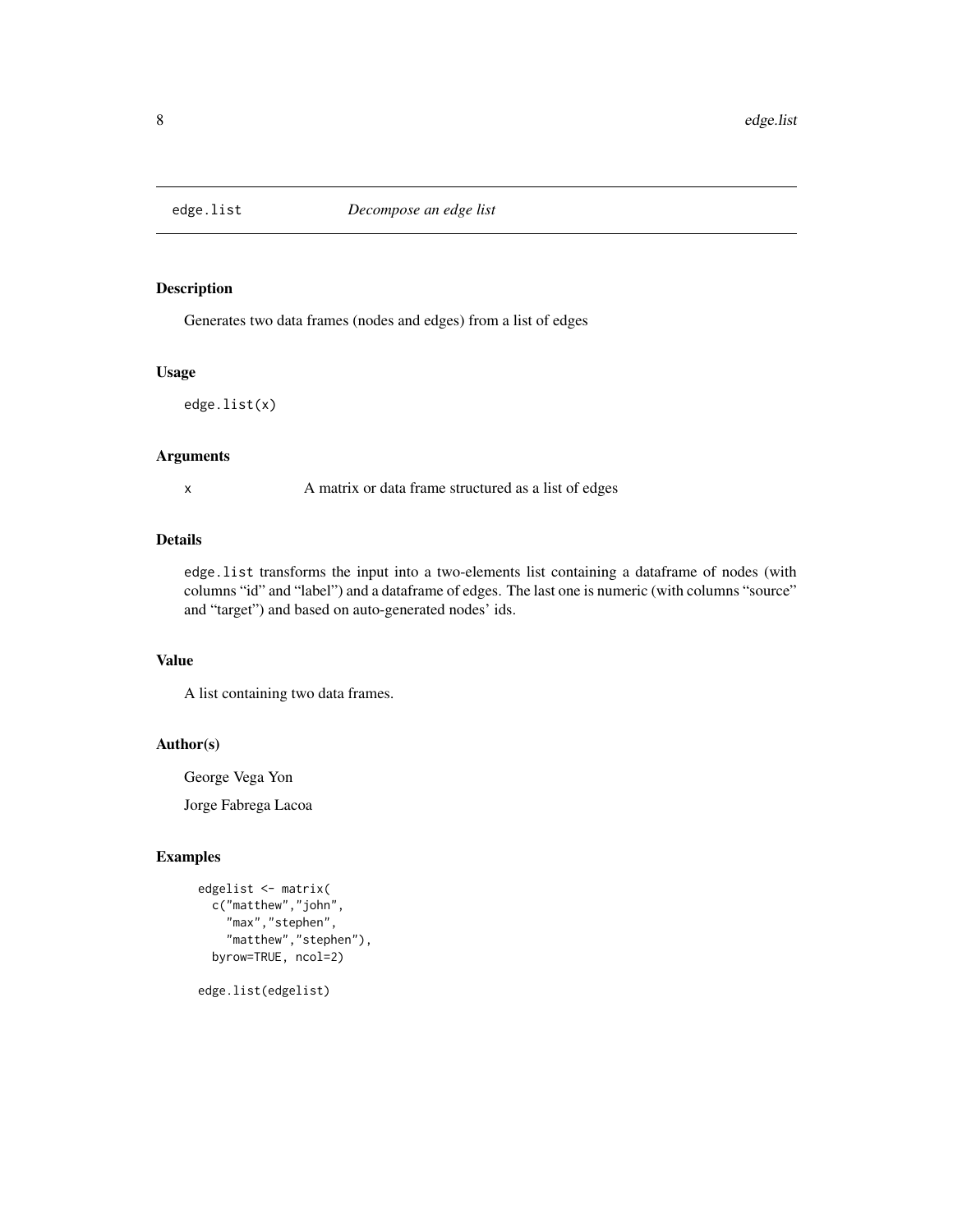<span id="page-8-0"></span>

### Description

Sample of accounts by December 2011.

### Format

A data frame containing 6065 observations.

### Source

Fabrega and Paredes (2012): "La politica en 140 caracteres" en Intermedios: medios de comunicacion y democracia en Chile. Ediciones UDP

gexf-class *Creates an object of class* gexf

### <span id="page-8-1"></span>Description

Takes a node matrix (or dataframe) and an edge matrix (or dataframe) and creates a gexf object containing a data-frame representation and a gexf representation of a graph.

```
gexf(
  nodes,
  edges,
  edgesLabel = NULL,
  edgesId = NULL,edgesAtt = NULL,
  edgesWeight = NULL,
  edgesVizAtt = list(color = NULL, size = NULL, shape = NULL),
  nodesAtt = NULL,nodesVizAtt = list(color = NULL, position = NULL, size = NULL, shape = NULL, image =
    NULL),
  nodeDynamic = NULL,
  edgeDynamic = NULL,
  digits = getOption("digits"),
  output = NA,tFormat = "double",
  defaultedgetype = "undirected",
  meta = list(creator = "NodosChile", description =
    "A GEXF file written in R with \"rgexf\"", keywords =
```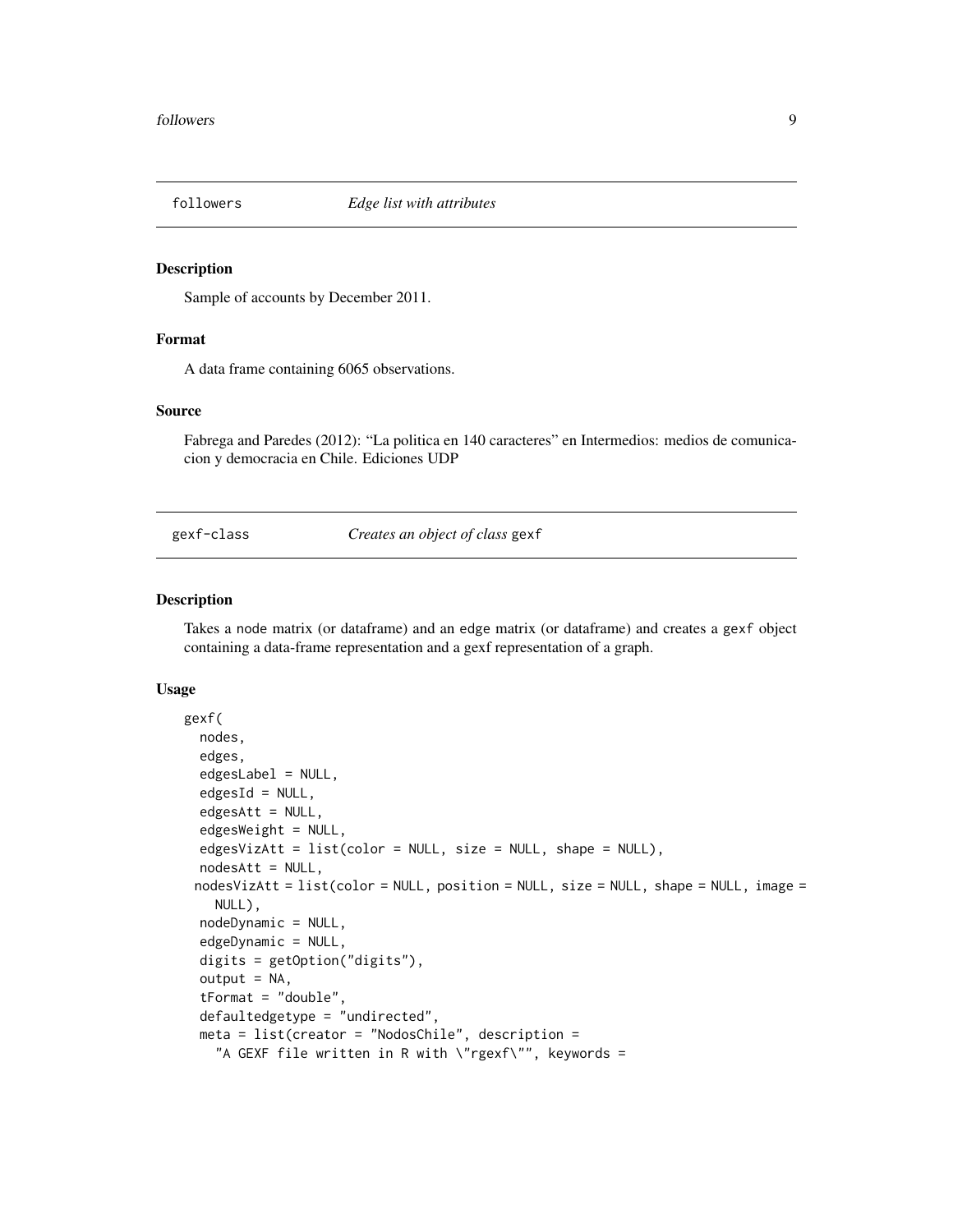```
"GEXF, NodosChile, R, rgexf, Gephi"),
 keepFactors = FALSE,
 encoding = "UTF-8",vers = "1.3",
  rescale.node.size = TRUE
\mathcal{L}
```

```
write.gexf(nodes, ...)
```
### Arguments

| nodes             | A two-column data-frame or matrix of "id"s and "label"s representing nodes.                                                                                                                                                                     |
|-------------------|-------------------------------------------------------------------------------------------------------------------------------------------------------------------------------------------------------------------------------------------------|
| edges             | A two-column data-frame or matrix containing "source" and "target" for each<br>edge. Source and target values are based on the nodes ids.                                                                                                       |
| edgesLabel        | A one-column data-frame, matrix or vector.                                                                                                                                                                                                      |
| edgesId           | A one-column data-frame, matrix or vector.                                                                                                                                                                                                      |
| edgesAtt          | A data-frame with one or more columns representing edges' attributes.                                                                                                                                                                           |
| edgesWeight       | A numeric vector containing edges' weights.                                                                                                                                                                                                     |
| edgesVizAtt       | List of three or less viz attributes such as color, size (thickness) and shape of the<br>edges (see details)                                                                                                                                    |
| nodesAtt          | A data-frame with one or more columns representing nodes' attributes                                                                                                                                                                            |
| nodesVizAtt       | List of four or less viz attributes such as color, position, size and shape of the<br>nodes (see details)                                                                                                                                       |
| nodeDynamic       | A two-column matrix or data-frame. The first column indicates the time at which<br>a given node starts; the second one shows when it ends. The matrix or data-frame<br>must have the same number of rows than the number of nodes in the graph. |
| edgeDynamic       | A two-column matrix or data-frame. The fist column indicates the time at which<br>a given edge stars; the second one shows when it ends. The matrix or dataframe<br>must have the same number of rows than the number of edges in the graph.    |
| digits            | Integer. Number of decimals to keep for nodes/edges sizes. See print.default()                                                                                                                                                                  |
| output            | String. The complete path (including filename) where to export the graph as a<br>GEXF file.                                                                                                                                                     |
| tFormat           | String. Time format for dynamic graphs (see details)                                                                                                                                                                                            |
| defaultedgetype   |                                                                                                                                                                                                                                                 |
|                   | "directed", "undirected", "mutual"                                                                                                                                                                                                              |
| meta              | A List. Meta data describing the graph                                                                                                                                                                                                          |
| keepFactors       | Logical, whether to handle factors as numeric values (TRUE) or as strings (FALSE)<br>by using as. character.                                                                                                                                    |
| encoding          | Encoding of the graph.                                                                                                                                                                                                                          |
| vers              | Character scalar. Version of the GEXF format to generate. By default "1.3".                                                                                                                                                                     |
| rescale.node.size |                                                                                                                                                                                                                                                 |
|                   | Logical scalar. When TRUE it rescales the size of the vertices such that the largest<br>one is about \ region.                                                                                                                                  |
| $\cdots$          | Passed to gexf.                                                                                                                                                                                                                                 |
|                   |                                                                                                                                                                                                                                                 |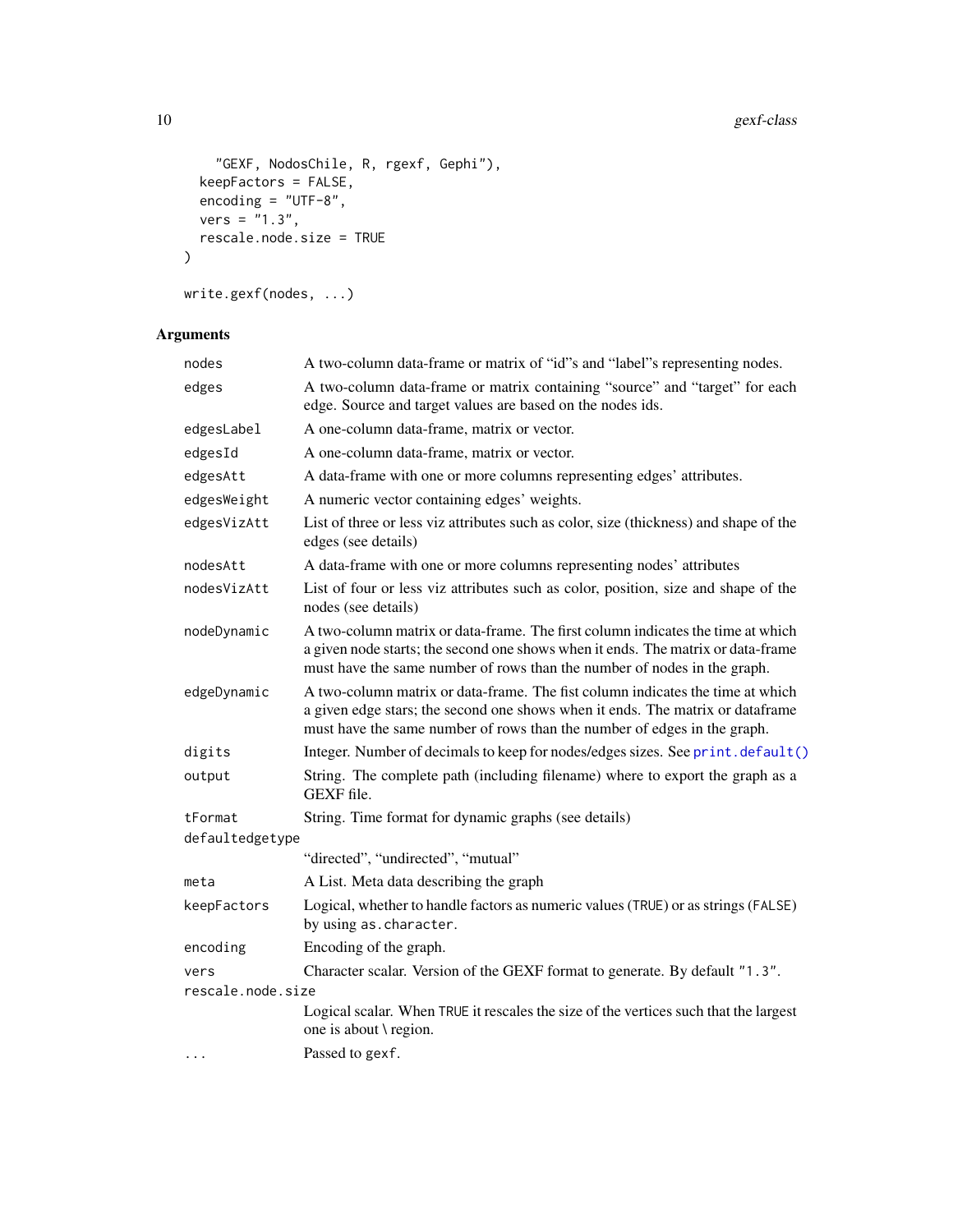### <span id="page-10-0"></span>gexf-class 11

### Details

Just like nodesVizAtt and edgesVizAtt, nodesAtt and edgesAtt must have the same number of rows as nodes and edges, respectively. Using data frames is necessary as in this way data types are preserved.

nodesVizAtt and edgesVizAtt allow using visual attributes such as color, position (nodes only), size (nodes only), thickness (edges only) shape and image (nodes only).

- Color is defined by the RGBA color model, thus for every node/edge the color should be specified through a data-frame with columns  $r$  (red),  $g$  (green),  $b$  (blue) with integers between 0 and 256 and a last column with *alpha* values as a float between 0.0 and 1.0.
- Position, for every node, it is a three-column data-frame including *x*, *y* and *z* coordinates. The three components must be float.
- Size as a numeric colvector (float values).
- Thickness (see size).
- Node Shape (string), currently unsupported by Gephi, can take the values of *disk*, *square*, *triangle*, *diamond* and *image*.
- Edge Shape (string), currently unsupported by Gephi, can take the values of *solid*, *dotted*, *dashed* and *double*.
- Image (string), currently unsupported by Gephi, consists on a vector of strings representing URIs.

nodeDynamic and edgeDynamic allow to draw dynamic graphs. It should contain two columns *start* and *end*, both allowing NA value. It can be use jointly with tFormat which by default is set as "double". Currently accepted time formats are:

- Integer or double.
- International standard *date* yyyy-mm-dd.
- dateTime W3 XSD (http://www.w3.org/TR/xmlschema-2/#dateTime).

NA values in the first column are filled with the min of c(nodeDynamic, edgeDynamic), whereas if in the second column is replaces with the max.

More complex time sequences like present/absent nodes and edges can be added with [add.node.spell](#page-2-1) and [add.edge.spell](#page-2-1) respectively.

### Value

A gexf class object (list). Contains the following:

- meta : (list) Meta data describing the graph.
- mode : (list) Sets the default edge type and the graph mode.
- atts.definitions: (list) Two data-frames describing nodes and edges attributes.
- nodesVizAtt : (data-frame) A multi-column data-frame with the nodes' visual attributes.
- edgesVizAtt : (data-frame) A multi-column data-frame with the edges' visual attributes.
- nodes : (data-frame) A two-column data-frame with nodes' ids and labels.
- edges : (data-frame) A five-column data-frame with edges' ids, labels, sources, targets and weights.
- graph : (String) GEXF (XML) representation of the graph.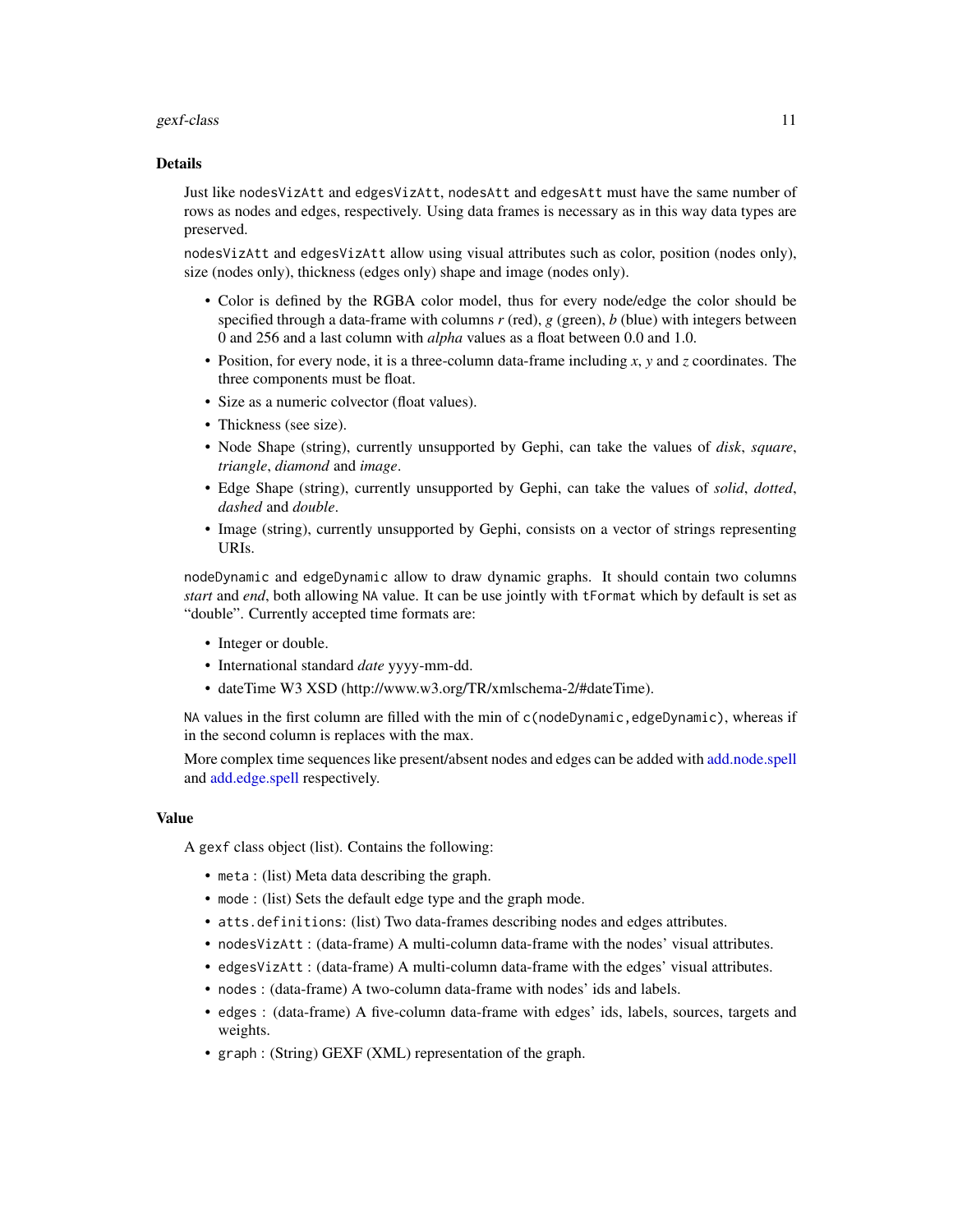### Author(s)

George Vega Yon

Jorge Fabrega Lacoa

### References

The GEXF project website: https://gephi.org/gexf/format/

### See Also

[new.gexf.graph\(\)](#page-17-1)

### Examples

```
if (interactive()) {
 demo(gexf) # Example of gexf command using fictional data.
 demo(gexfattributes) # Working with attributes.
 demo(gexfbasic) # Basic net.
 demo(gexfdynamic) # Dynamic net.
 demo(edge.list) # Working with edges lists.
 demo(gexffull) # All the package.
 demo(gexftwitter) # Example with real data of chilean twitter accounts.
 demo(gexfdynamicandatt) # Dynamic net with static attributes.
 demo(gexfbuildfromscratch) # Example building a net from scratch.
 demo(gexfrandom)
}
```
gexf-methods *S3 methods for* gexf *objects*

### Description

Methods to print and summarize gexf class objects

```
## S3 method for class 'gexf'
print(x, file = NA, replace = F, ...)
## S3 method for class 'gexf'
summary(object, ...)
```
<span id="page-11-0"></span>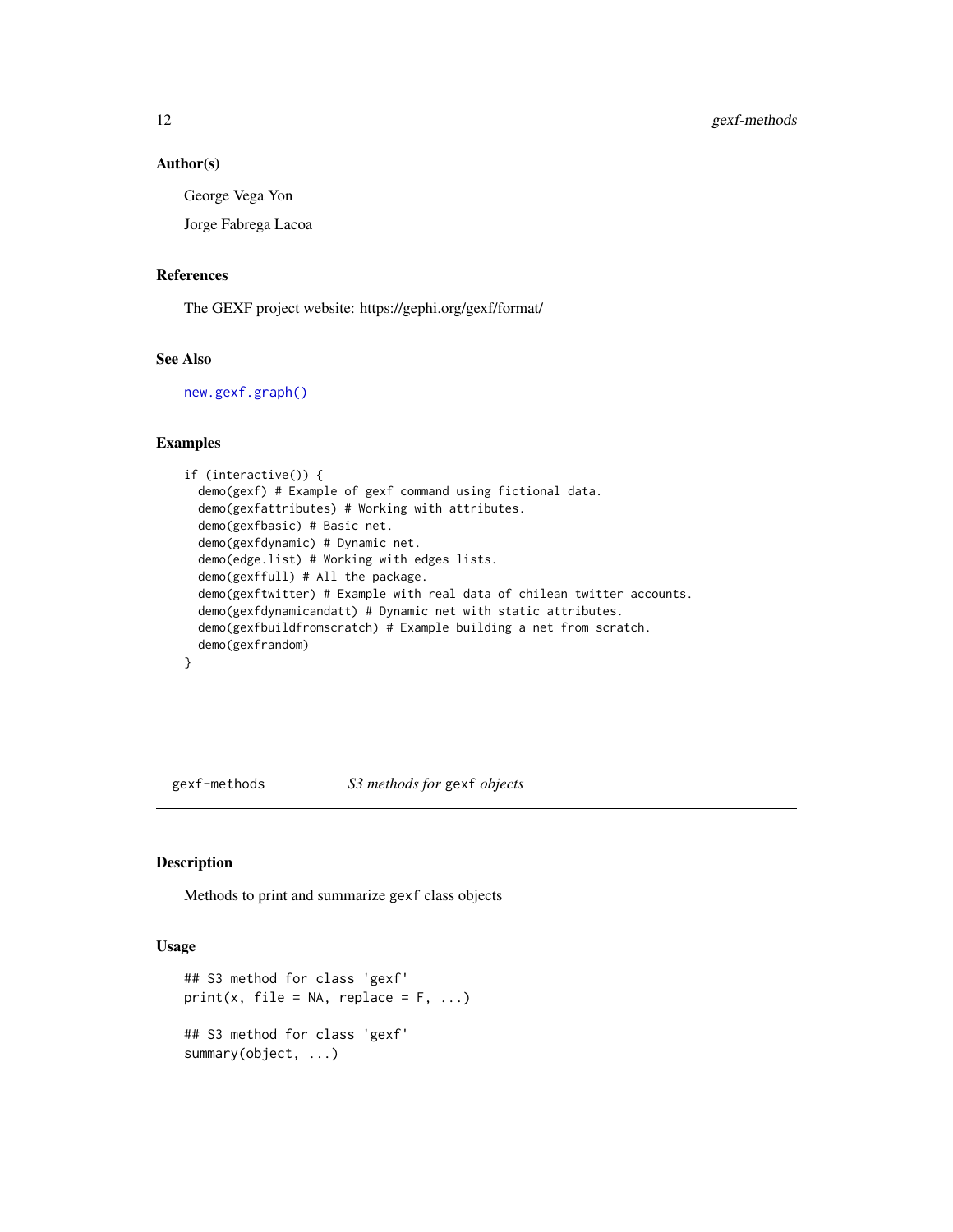### <span id="page-12-0"></span>gexf-methods 13

### Arguments

| X                       | An gexf class object.                                 |
|-------------------------|-------------------------------------------------------|
| file                    | String. Output path where to save the GEXF file.      |
| replace                 | Logical. If file exists, TRUE would replace the file. |
| $\cdot$ $\cdot$ $\cdot$ | Ignored                                               |
| object                  | An gexf class object.                                 |

### Details

print.gexf displays the graph (XML) in the console. If file is not NA, a GEXF file will be exported to the indicated filepath.

summay.gexf prints summary statistics and information about the graph.

### Value

list("print.gexf") None (invisible NULL). list("summary.gexf") List containing some gexf object statistics.

## Author(s)

George G. Vega Yon Joshua B. Kunst

### See Also

See also [write.gexf](#page-8-1), [plot.gexf](#page-13-1)

### Examples

```
if (interactive()) {
  # Data frame of nodes
  people <- data.frame(id=1:4, label=c("juan", "pedro", "matthew", "carlos"),
                   stringsAsFactors=F)
  # Data frame of edges
  relations \leq data.frame(source=c(1,1,1,2,3,4,2,4,4),
                      target=c(4,2,3,3,4,2,4,1,1))
  # Building gexf graph
  mygraph <- gexf(nodes=people, edges=relations)
  # Summary and pring
  summary(mygraph)
  write.gexf(mygraph, output="mygraph.gexf", replace=TRUE)
  # Plotting
```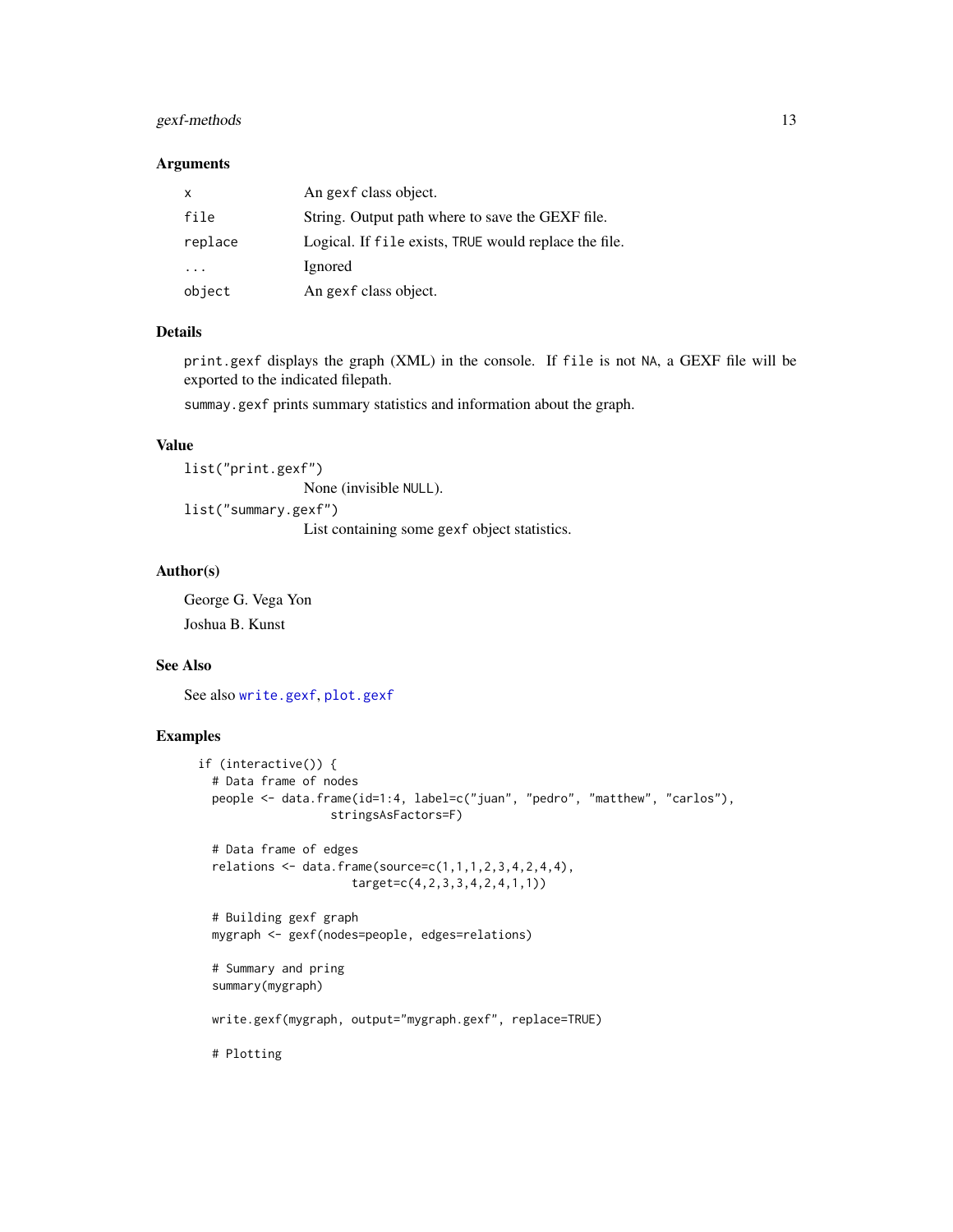```
plot(mygraph)
```
}

gexf\_js\_config *Visualizing GEXF graph files using gexf-js*

### <span id="page-13-1"></span>Description

Using the gexf-js, a JavaScript GEXF viewer, this function allows you to visualize your GEXF on the browser. The function essentially copies a template website, the GEXF file, and sets up a configuration file. By default, the function then starts a webserver using the servr R package.

```
gexf_js_config(
  dir,
  graphFile = "network.gexf",
  showEdges = TRUE,
  useLens = FALSE,
  zoomLevel = 0,
  curvedEdges = TRUE,
  edgeWidthFactor = 1,
  minEdgeWidth = 1,
  maxEdgeWidth = 2,
  textDisplayThreshold = 9,
  nodeSizeFactor = 1,
  replaceUrls = TRUE,
  showEdgeWeight = TRUE,
  showEdgeLabel = TRUE,
  sortNodeAttributes = TRUE,
  showId = TRUE,showEdgeArrow = TRUE,
  language = FALSE
)
## S3 method for class 'gexf'
plot(
  x,
  y = NULL,graphFile = "network.gexf",
  dir = tempdir().
  overwrite = TRUE,
  httd.args = list(),
  copy.only = FALSE,
  ...
\mathcal{L}
```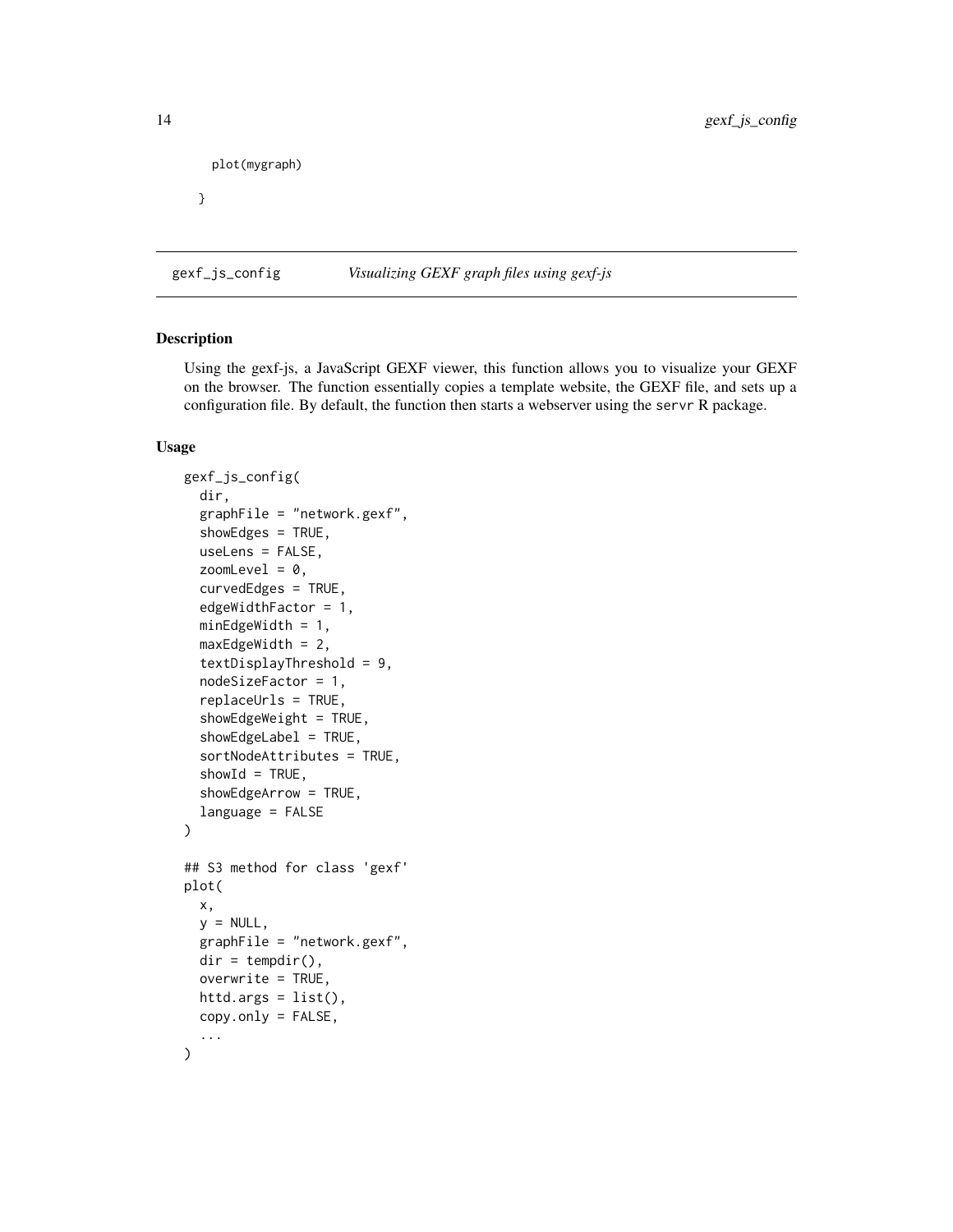### <span id="page-14-0"></span>Arguments

| dir                              | Directory where the files will be copied (tempdir() by default).                                                                                            |  |
|----------------------------------|-------------------------------------------------------------------------------------------------------------------------------------------------------------|--|
| graphFile                        | Name of the gexf file.                                                                                                                                      |  |
| showEdges                        | Logical scalar. Default state of the "show edges" button (nullable).                                                                                        |  |
| useLens                          | Logical scalar. Default state of the "use lens" button (nullable).                                                                                          |  |
| zoomLevel                        | Numeric scalar. Default zoom level. At zoom = 0, the graph should fill a<br>800x700px zone                                                                  |  |
| curvedEdges                      | Logical scalar. False for curved edges, true for straight edges this setting can't<br>be changed from the User Interface.                                   |  |
| edgeWidthFactor                  |                                                                                                                                                             |  |
|                                  | Numeric scalar. Change this parameter for wider or narrower edges this setting<br>can't be changed from the User Interface.                                 |  |
| minEdgeWidth                     | Numeric scalar.                                                                                                                                             |  |
| maxEdgeWidth                     | Numeric scalar.                                                                                                                                             |  |
| textDisplayThreshold             | Numeric scalar.                                                                                                                                             |  |
|                                  | nodeSizeFactor Numeric scalar. Change this parameter for smaller or larger nodes this setting<br>can't be changed from the User Interface.                  |  |
| replaceUrls                      | Logical scalar. Enable the replacement of Urls by Hyperlinks this setting can't<br>be changed from the User Interface.                                      |  |
|                                  | showEdgeWeight Logical scalar. Show the weight of edges in the list this setting can't be changed<br>from the User Interface.                               |  |
| showEdgeLabel<br>Logical scalar. |                                                                                                                                                             |  |
| sortNodeAttributes               |                                                                                                                                                             |  |
|                                  | Logical scalar. Alphabetically sort node attributes.                                                                                                        |  |
| showId                           | Logical scalar. Show the id of the node in the list this setting can't be changed<br>from the User Interface.                                               |  |
| showEdgeArrow                    | Logical scalar. Show the edge arrows when the edge is directed this setting can't<br>be changed from the User Interface.                                    |  |
| language                         | Either FALSE, or a character scalar with any of the supported languages.                                                                                    |  |
| X.                               | An object of class gexf.                                                                                                                                    |  |
| у                                | Ignored.                                                                                                                                                    |  |
| overwrite                        | Logical scalar. When TRUE, the default, the function will overwrite all files<br>copied from the template on the destination directory as specified by dir. |  |
| httd.args                        | Further arguments to be passed to servr::httd from the servr package.                                                                                       |  |
| copy.only                        | Logical scalar. When FALSE, the default, the function will make a call to<br>servr::httd.                                                                   |  |
| .                                | Further arguments passed to gexf_js_config                                                                                                                  |  |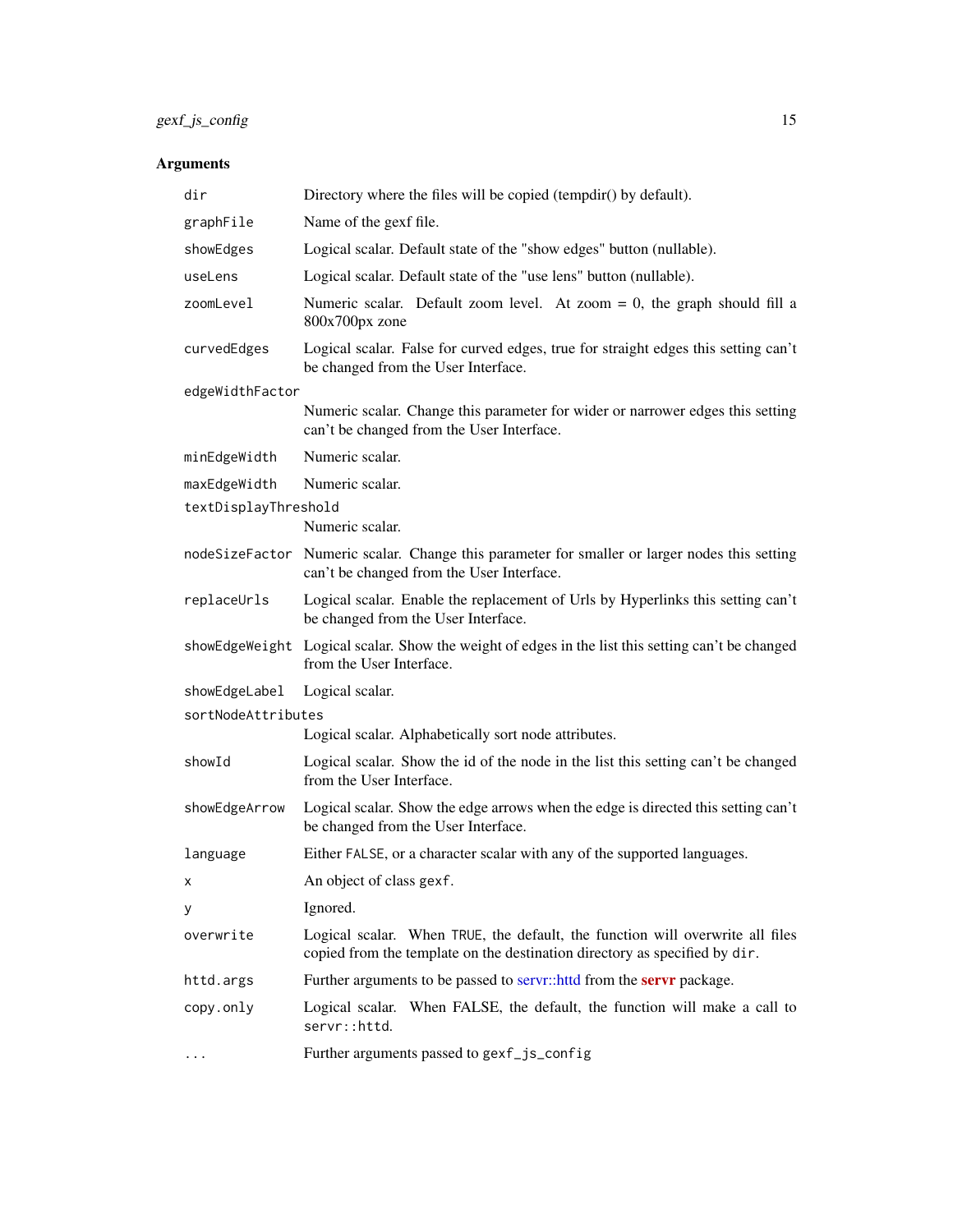### Details

Currently, the only languages supported are: German (de), English (en), French (fr), Spanish (es), Italian (it), Finnish (fi), Turkish (tr), Greek (el), Dutch (nl).

An important thing for the user to consider is the fact that the function only works if there are viz attributes, this is, color, size, and position. If the [gexf](#page-8-1) object's XML document does not have viz attributes, users can use the following hack:

# Turn the object ot igraph and go back x <- igraph.to.gexf(gexf.to.igraph(x))

```
# And you are ready to plot!
plot(x)
```
More details on this in the [igraph.to.gexf](#page-16-1) function.

The files are copied directly from /tmp/Rtmp8GdiTL/Rinst5cce6c533540/rgexf/gexf-js. And the parameters are set up by modifying the following template file:

/tmp/Rtmp8GdiTL/Rinst5cce6c533540/rgexf/gexf-js/config.js.template

The server is lunched if and only if interactive() == TRUE.

### References

gexf-js project website https://github.com/raphv/gexf-js.

### Examples

```
if (interactive()) {
```

```
path <- system.file("gexf-graphs/lesmiserables.gexf", package="rgexf")
graph <- read.gexf(path)
plot(graph)
```
}

head.gexf head *method for gexf objects*

### Description

List the first n\_nodes and n\_edges of the [gexf](#page-8-1) file.

```
## S3 method for class 'gexf'
head(x, n_nodes = 6L, n_edges = n_nodes, ...)
```
<span id="page-15-0"></span>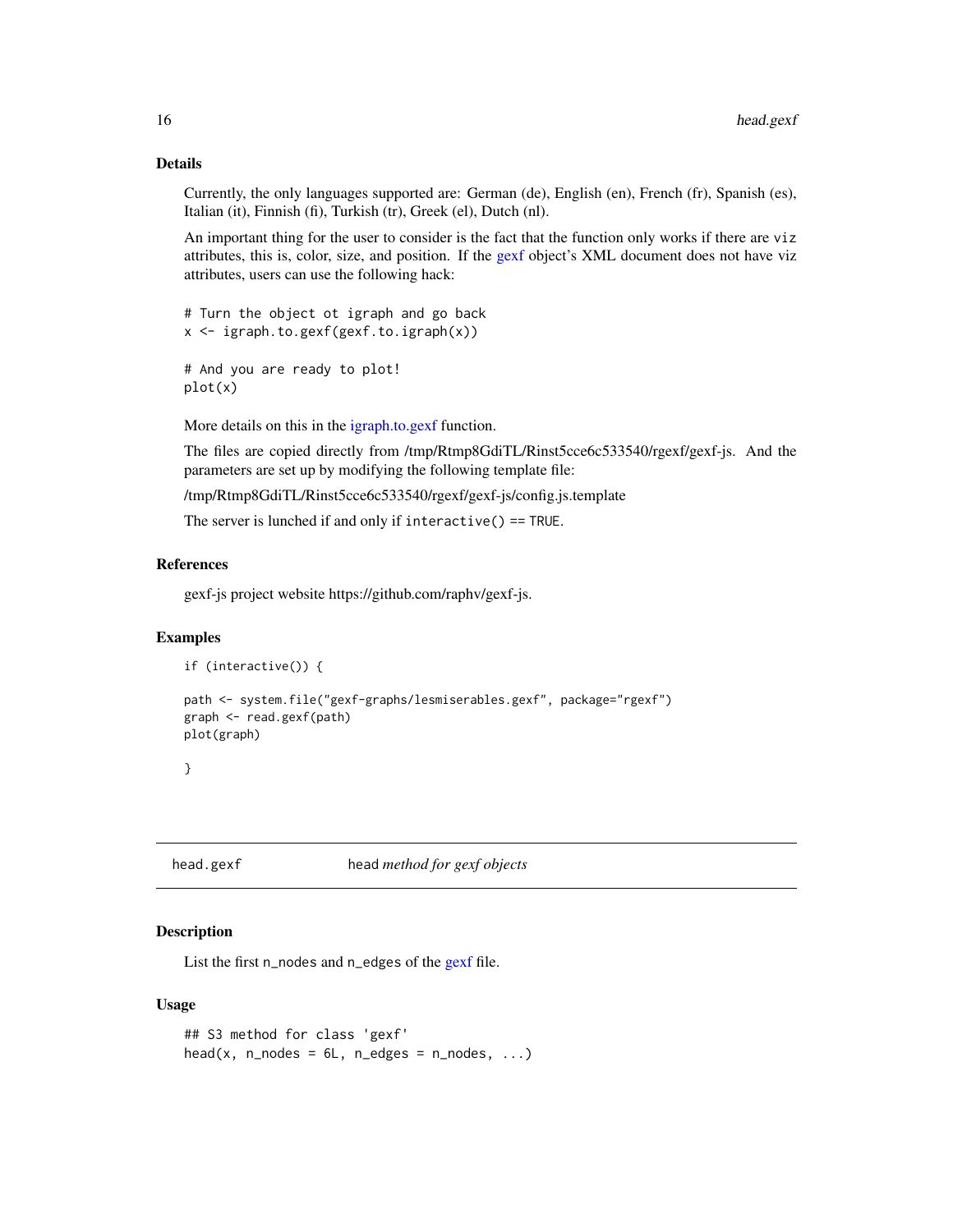### <span id="page-16-0"></span>igraph.to.gexf 17

### Arguments

x An object of class [gexf.](#page-8-1) n\_nodes, n\_edges Integers. Number of nodes and edges to print ... Ignored

### Examples

```
fn <- system.file("gexf-graphs/lesmiserables.gexf", package = "rgexf")
g <- read.gexf(fn)
head(g, n\_nodes = 5)
```
<span id="page-16-1"></span>igraph.to.gexf *Converting between* gexf *and* igraph *classes*

### Description

Converts objects between gexf and igraph objects keeping attributes, edge weights and colors.

### Usage

```
igraph.to.gexf(igraph.obj, ...)
```
gexf.to.igraph(gexf.obj)

### Arguments

| igraph.obj | An object of class igraph.             |
|------------|----------------------------------------|
| $\cdot$    | Further arguments passed to $gexf()$ . |
| gexf.obj   | An object of class gexf.               |

### Details

If the position argument is not NULL, the new gexf object will include the position viz-attribute.

### Value

- For igraph.to.gexf : gexf class object
- For gexf.to.igraph : igraph class object

### Author(s)

George Vega Yon <g.vegayon@gmail.com>

### See Also

[layout\(\)](#page-0-0)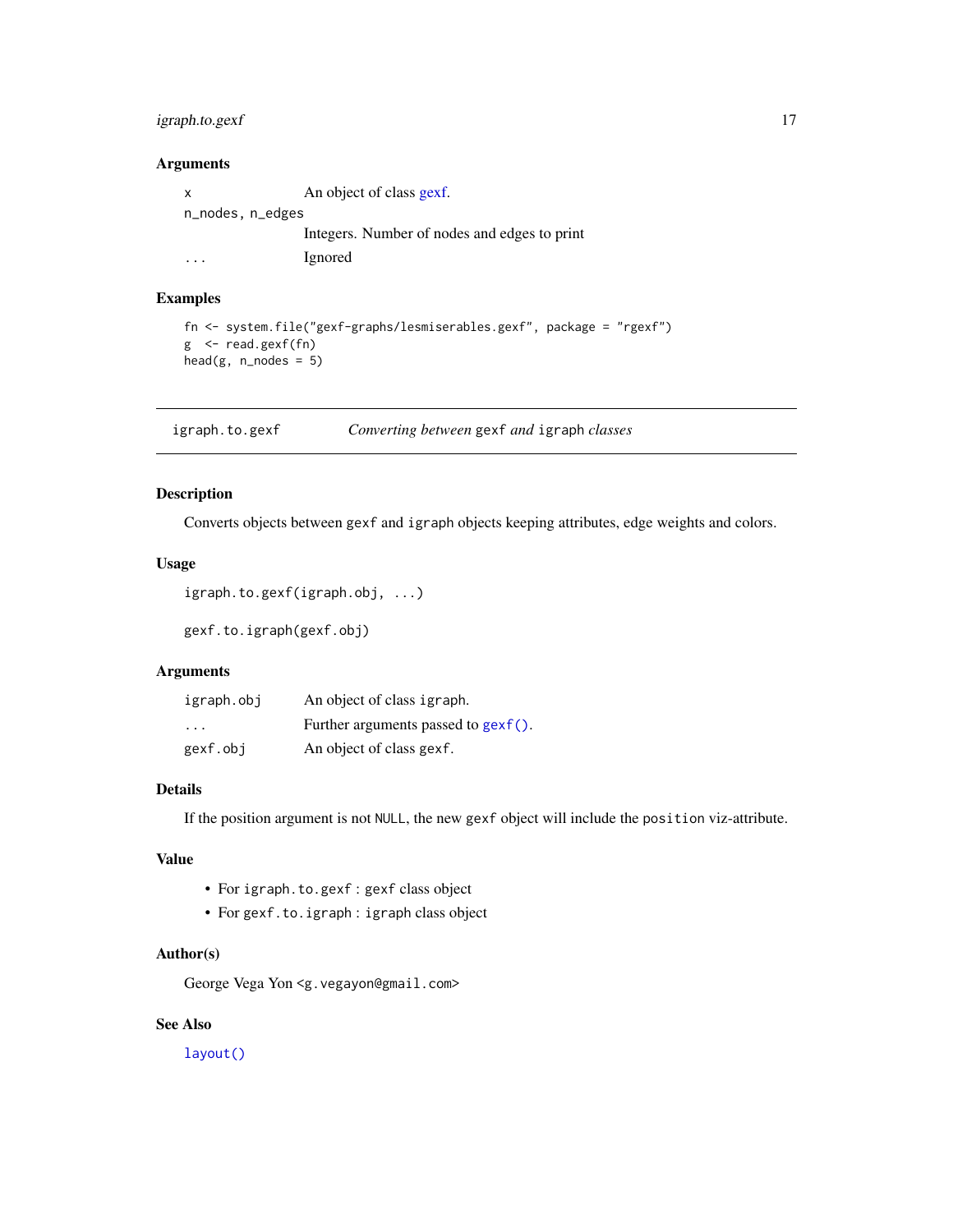### Examples

```
if (interactive()) {
 # Running demo
 demo(gexfigraph)
}
 fn <- system.file("gexf-graphs/lesmiserables.gexf", package = "rgexf")
 gexf1 <- read.gexf(fn)
 igraph1 <- gexf.to.igraph(gexf1)
 gexf2 <- igraph.to.gexf(igraph1)
if (interactive()) {
 # Now, let's do it with a layout! (although we can just use
 # the one that comes with lesmiserables :))
 pos <- igraph::layout_nicely(igraph1)
 plot(
    igraph.to.gexf(igraph1, nodesVizAtt = list(position=cbind(pos, 0))),
    edgeWidthFactor = .01)
}
```
<span id="page-17-1"></span>new.gexf.graph *Build an empty* gexf *graph*

### Description

Builds an empty gexf object containing all the class's attributes.

### Usage

```
new.gexf.graph(
 defaultedgetype = "undirected",
 meta = list(creator = "NodosChile", description =
    "A graph file writing in R using 'rgexf'", keywords =
    "gexf graph, NodosChile, R, rgexf")
)
```
### Arguments

```
defaultedgetype
                "directed", "undirected", "mutual"
meta A List. Meta data describing the graph
```
### Value

A gexf object.

<span id="page-17-0"></span>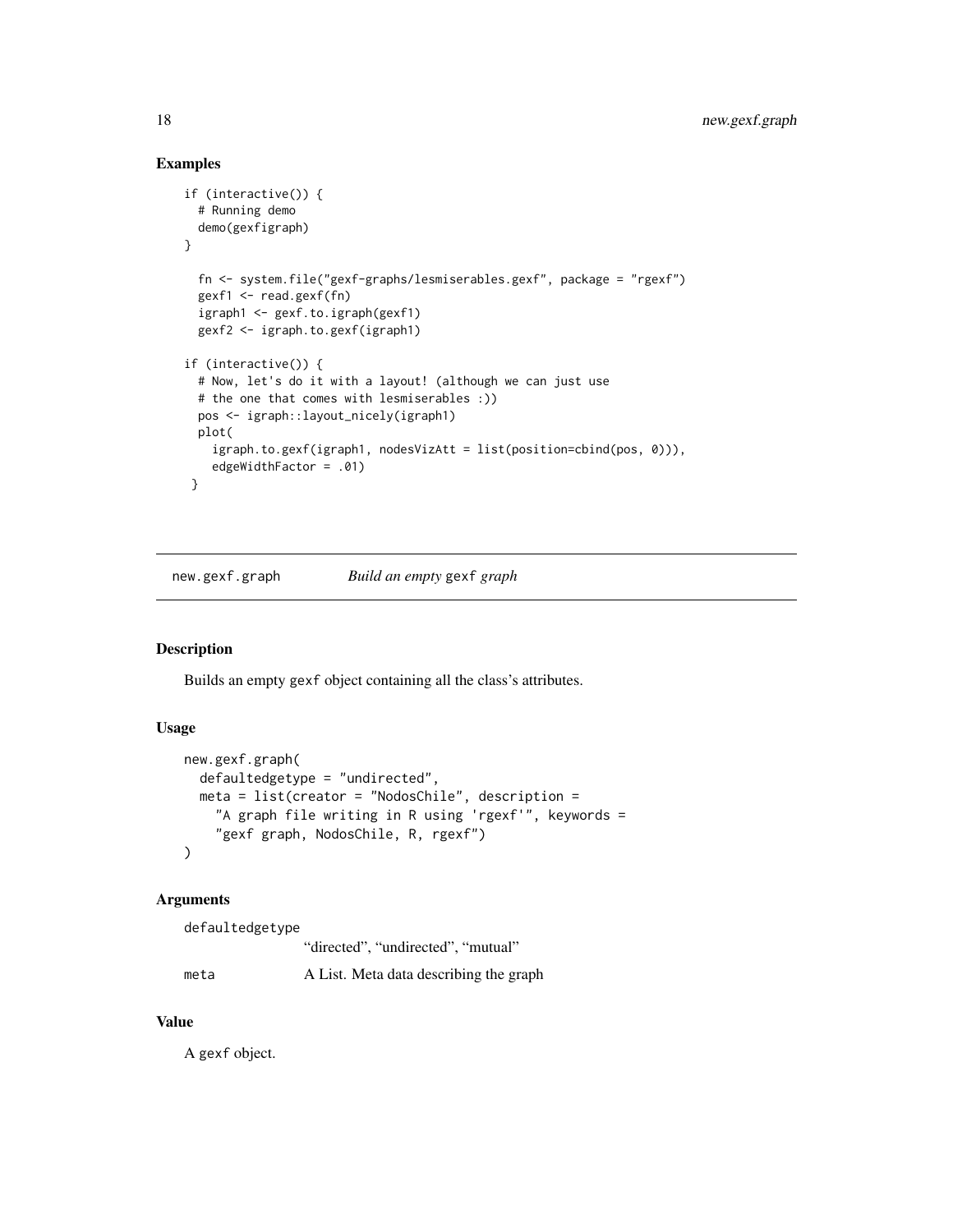### <span id="page-18-0"></span>read.gexf and the state of the state of the state of the state of the state of the state of the state of the state of the state of the state of the state of the state of the state of the state of the state of the state of

### Author(s)

George Vega Yon Jorge Fabrega Lacoa

### References

The GEXF project website: https://gephi.org/gexf/format/

### Examples

```
if (interactive()) {
  demo(gexfbuildfromscratch)
}
```
read.gexf *Reads gexf (.gexf) file*

### Description

read.gexf reads gexf graph files and imports its elements as a gexf class object

### Usage

read.gexf(x)

### Arguments

x String. Path to the gexf file.

### Value

A gexf object.

### Note

By the time attributes and viz-attributes aren't supported.

### Author(s)

George Vega Yon Jorge Fabrega Lacoa

### References

The GEXF project website: https://gephi.org/gexf/format/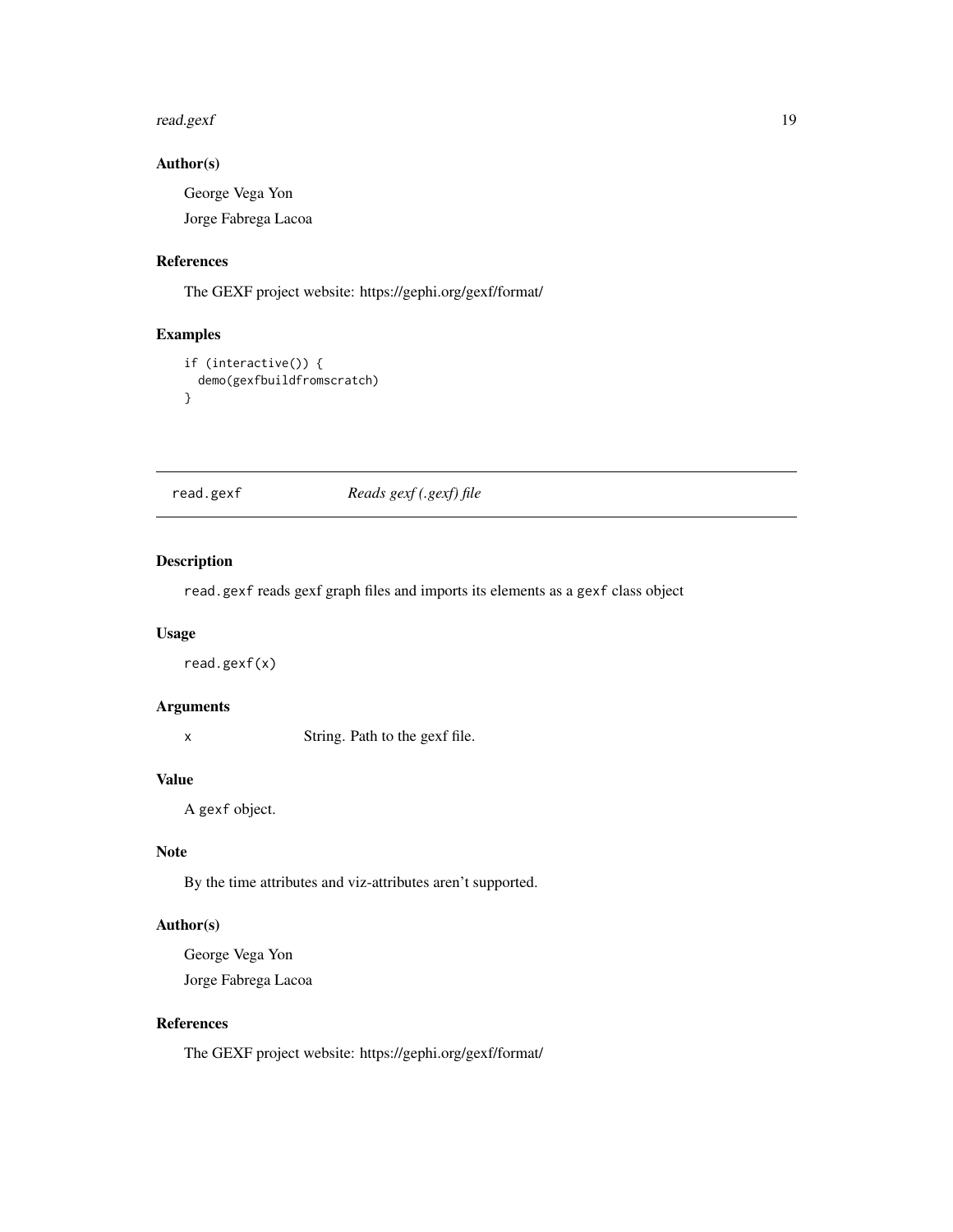### Examples

```
fn <- system.file("gexf-graphs/lesmiserables.gexf", package = "rgexf")
mygraph <- read.gexf(fn)
```
<span id="page-19-1"></span>switch.edges *Switches between source and target*

### Description

Puts the lowest id node among every dyad as source (and the other as target)

### Usage

```
switch.edges(edges)
```
### Arguments

edges A matrix or data frame structured as a list of edges

### Details

edge.list transforms the input into a two-elements list containing a dataframe of nodes (with columns "id" and "label") and a dataframe of edges. The last one is numeric (with columns "source" and "target") and based on auto-generated nodes' ids.

### Value

A list containing two data frames.

### Author(s)

George Vega Yon

### See Also

Other manipulation: [check.dpl.edges\(](#page-5-1))

### Examples

```
relations \leq cbind(c(1,1,3,4,2,5,6), c(2,3,1,2,4,1,1))
relations
```
switch.edges(relations)

<span id="page-19-0"></span>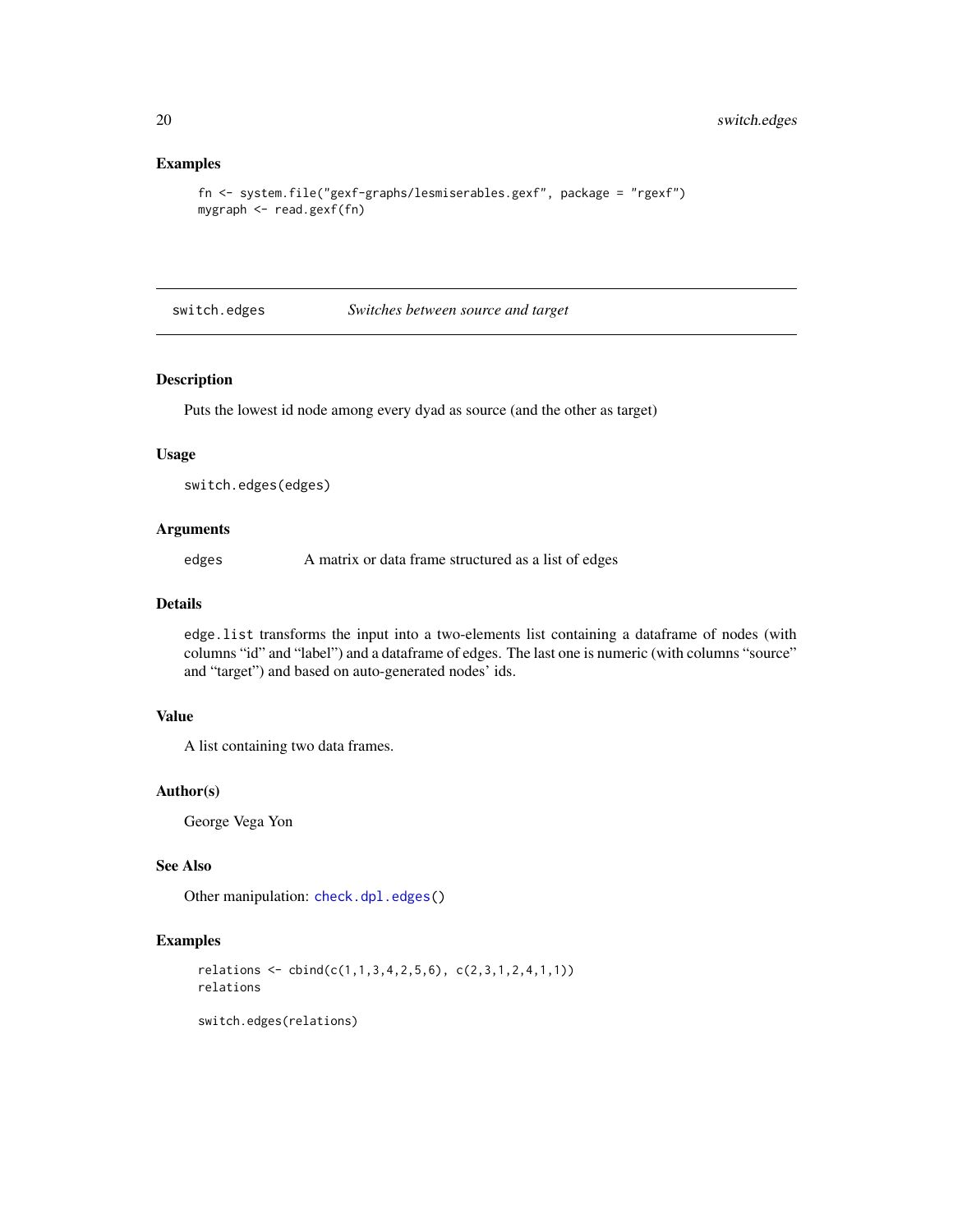<span id="page-20-0"></span>

### Description

Sample of accounts by December 2011.

### Format

A data frame containing 148 observations.

### Source

Fabrega and Paredes (2012): "La politica en 140 caracteres" en Intermedios: medios de comunicacion y democracia en Chile. Ediciones UDP